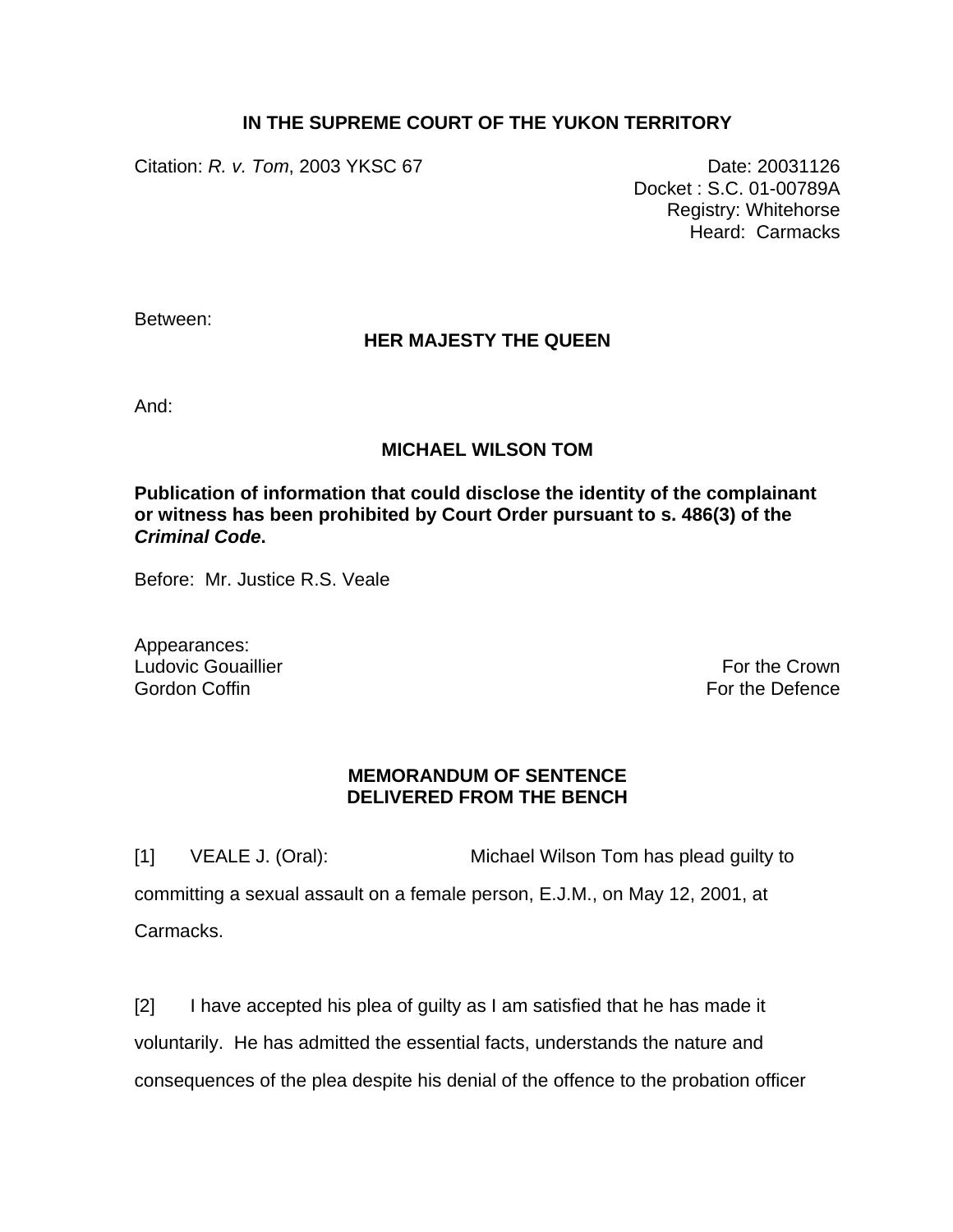who prepared the pre-sentence report. The probation officer indicates that it is not uncommon to find sexual offenders minimizing the offence because of the stigma of being labelled a sex offender.

[3] I have on this occasion, as well, covered the voluntariness and the admission of facts with Mr. Tom, so that I am quite confident that he intends and fully understands his plea of guilty.

[4] I am particularly in agreement that he has made a voluntary guilty plea by the nature of his apology to E.J.M. that he gave in open court today.

[5] The admitted facts are that E.J.M was visiting friends in Carmacks, when she consumed significant amounts of alcohol. She attended the residence of M.S. where M.S. and R.B. were present, along with the offender Michael Tom. All parties present had consumed alcohol and were intoxicated to various degrees.

[6] E.J.M. decided to go to bed in M.S.'s residence. However, she woke up in the early hours of May 12, 2001, when a man in a blue/teal jacket was telling her to put her pants on as he left the bedroom. E.J.M. realized that her pants and underwear were down around her ankles. The complainant left the room and observed Mr. Tom outside the bedroom wearing the blue/teal jacket.

[7] The complainant turned her undergarments over to the police and after DNA analysis it was found that the two semen stains in the underwear matched the DNA profile of Mr. Tom.

[8] Mr. Tom has indicated that he has no recollection of the events, although he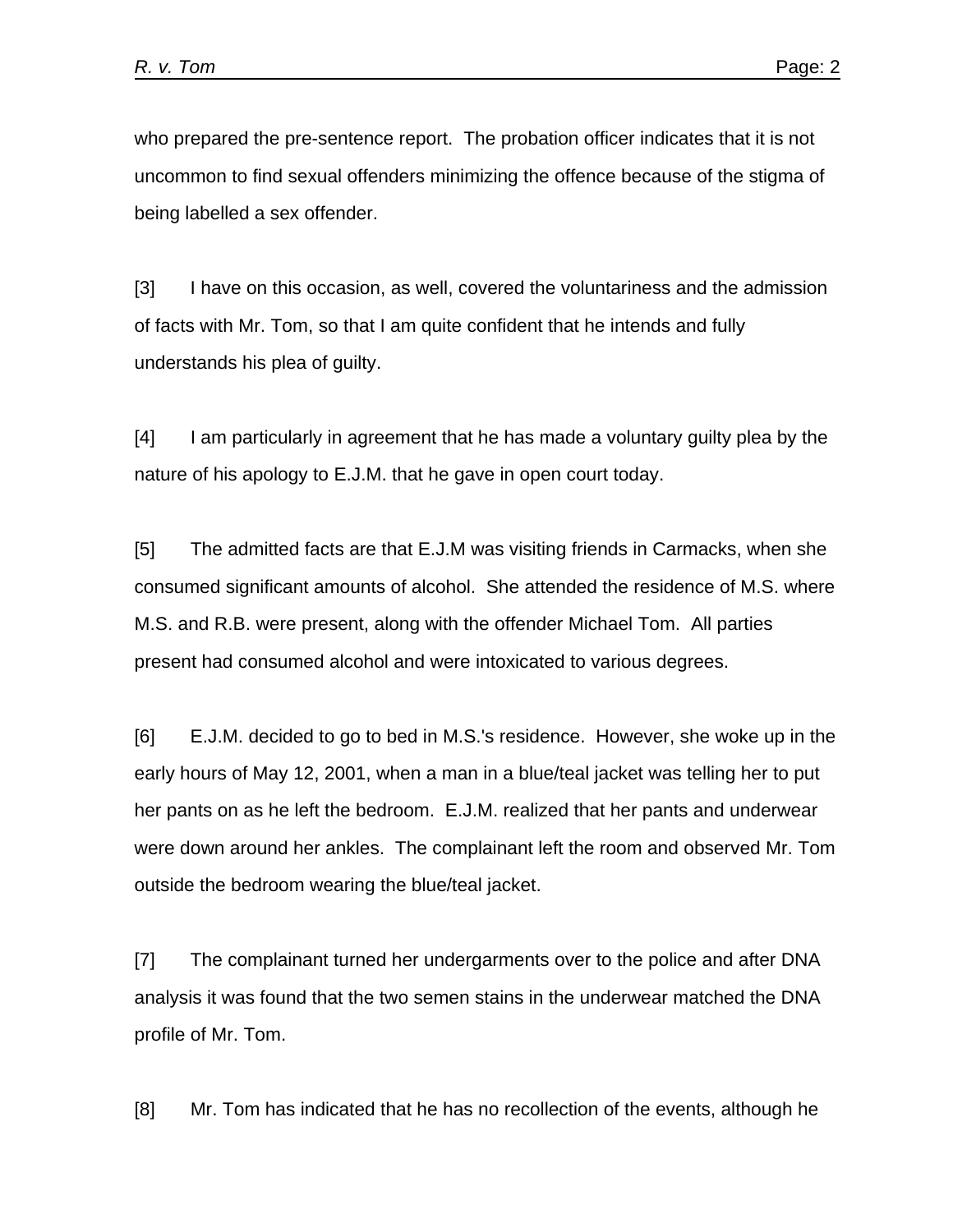speculated to some degree in the pre-sentence report. I accept it as a fact that he has no recollection of the events.

[9] E.J.M. made a very emotional presentation to the court that I appreciate was very difficult to make. She described the impact of the sexual assault, which I will summarize not in all its complete detail but significantly enough to indicate how she has suffered from the sexual assault.

- 1) She cries and is hurt and gets angry when she thinks of how she was violated.
- 2) She felt unclean, dirty and violated as a result of the sexual assault.
- 3) She no longer trusts anyone and has lost respect for her own people.
- 4) She has become more cautious and does not feel safe anymore. She now sleeps with a light on, locked door and keeps a weapon beside her bed because she does not feel safe in her own home.
- 5) She no longer feels safe with her friends and fears meeting the offender again.
- 6) She has become more judgmental with males, including members of her family.
- 7) She has become more protective and cautious with her children.
- 8) She was unable to work for a week following the sexual assault, and I am taking that from the victim impact statement that was a handwritten one that was previously filed.
- 9) Finally, over two years from the sexual assault, she is only now coming to grips with her own healing process.

[10] Mr. Tom resides with his parents, who are elders in the Little Salmon Carmacks First Nation. He assists them, although his brother is also a neighbour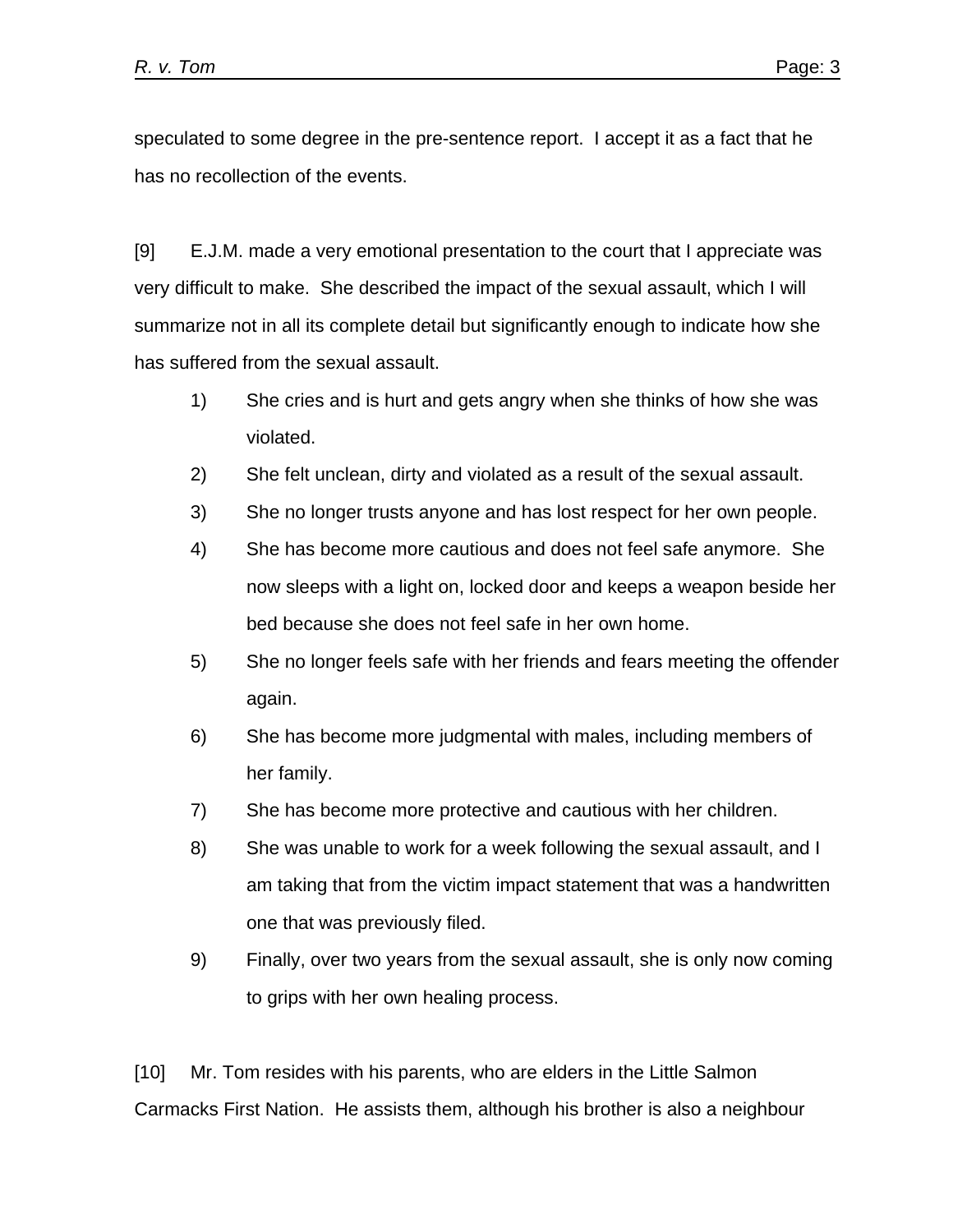and can provide assistance.

[11] Mr. Tom completed Grade 10 in Carmacks and some additional educational upgrading when he was incarcerated in 1991 for a previous sexual assault. He is presently working with the Fire Smart Program in Carmacks. He is single and not in any relationship and he does not have any children.

[12] He appears as a reasonably polite man and had no difficulty reporting to the probation officer and attending for the preparation of the pre-sentence report. He is, obviously, a very shy man. There is some significance to the fact that he apologized, I think motivated substantially from hearing E.J. M. describe what the assault has done to her.

[13] Mr. Tom has a lengthy criminal record beginning with breaking and entering in 1981. His offences were minor until he was convicted of impaired driving in 1989, followed by a sexual assault and an assault causing bodily harm in 1991. He was convicted of driving with more than 80 milligrams of alcohol in his blood in 1993. Although the offences are somewhat dated, the sexual assault in 1991 and the drinking and driving in 1994 have not resulted in any sustained treatment being taken by Mr. Tom to understand himself or to make changes to his behaviour. He did not complete a treatment program recommended in 1994.

[14] As recently as his meeting the probation officer, prior to the report of November 26, 2003, he was denying that he had a drinking problem and minimizing the sexual assault.

[15] Although there is some remorse shown as a result of his statement to the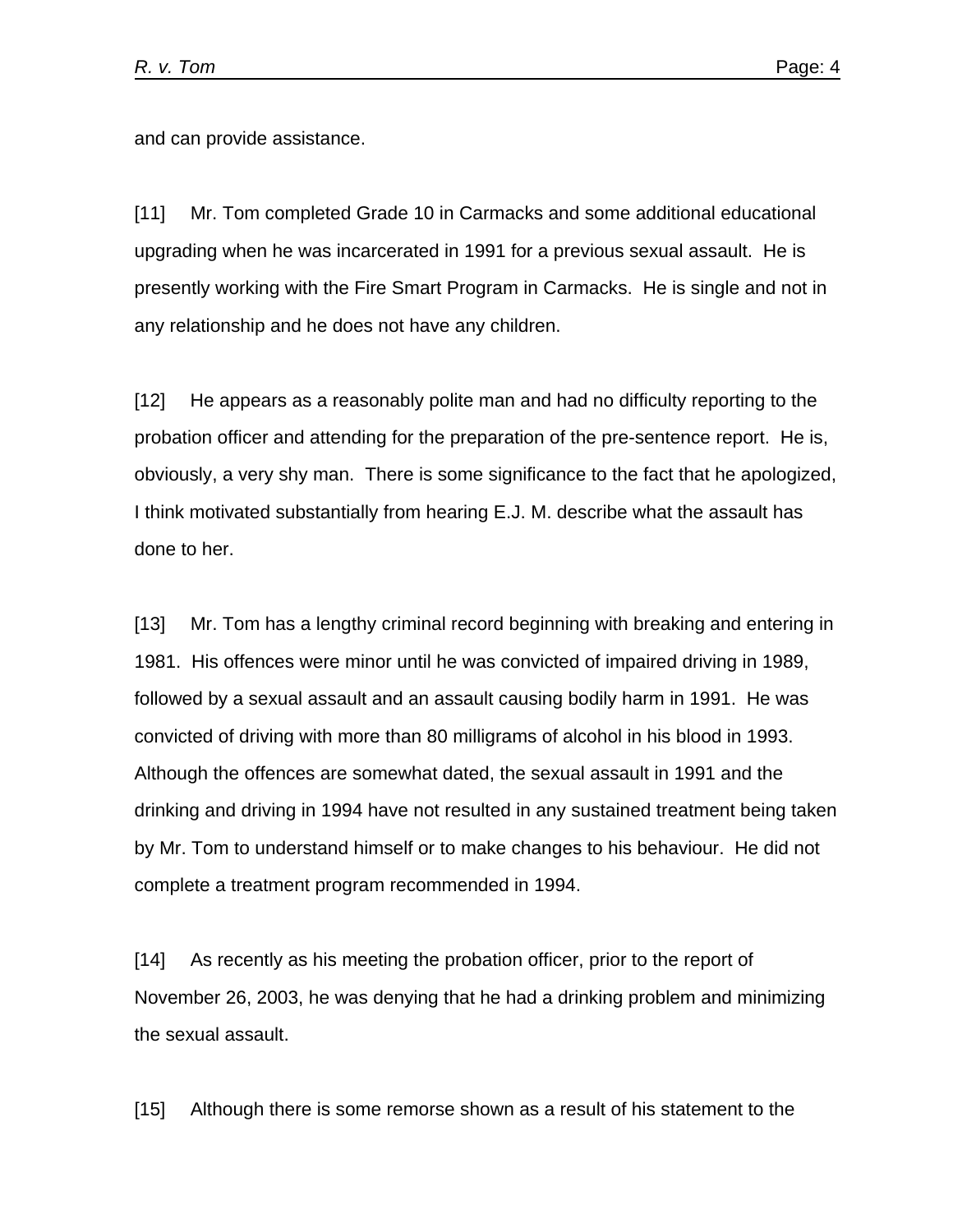court today, in my view, he has not taken full responsibility for this offence.

[16] This is of great concern because his Static 99 test score rates him in the medium to the medium-high risk category relative to other adult male offenders; hence there is an obvious risk to the community. I appreciate that the Static 99 test is not as accurate as an SVR 20 or structured clinical guidelines but, nevertheless, it is of some assistance and guidance to the Court.

[17] The first matter to determine is the length of sentence to be imposed. I will then decide whether the sentence must be served at the Whitehorse Correctional Centre or whether it can be served in the community with appropriate conditions.

[18] The Crown takes the position that the sentence must be one of incarceration for two years less a day. This is the same sentence that Mr. Tom received in 1991 for a very, very similar offence. In Judge Faulkner's decision of July 4, 1991, he indicated this:

> The sexual assault involved taking advantage of a woman who was asleep and attempting to have sexual intercourse with her. She woke up in the midst of the attack and obviously was extremely upset by the incident. She is entitled to the integrity of her person and her body. She was not there simply to be used at the whim of the accused nor anybody else.

[19] As indicated previously, there is no evidence of penetration in this particular case, but there is also evidence that Mr. Tom ejaculated.

[20] The Crown position is based on the authorities as well as the previous sexual assault conviction of Mr. Tom.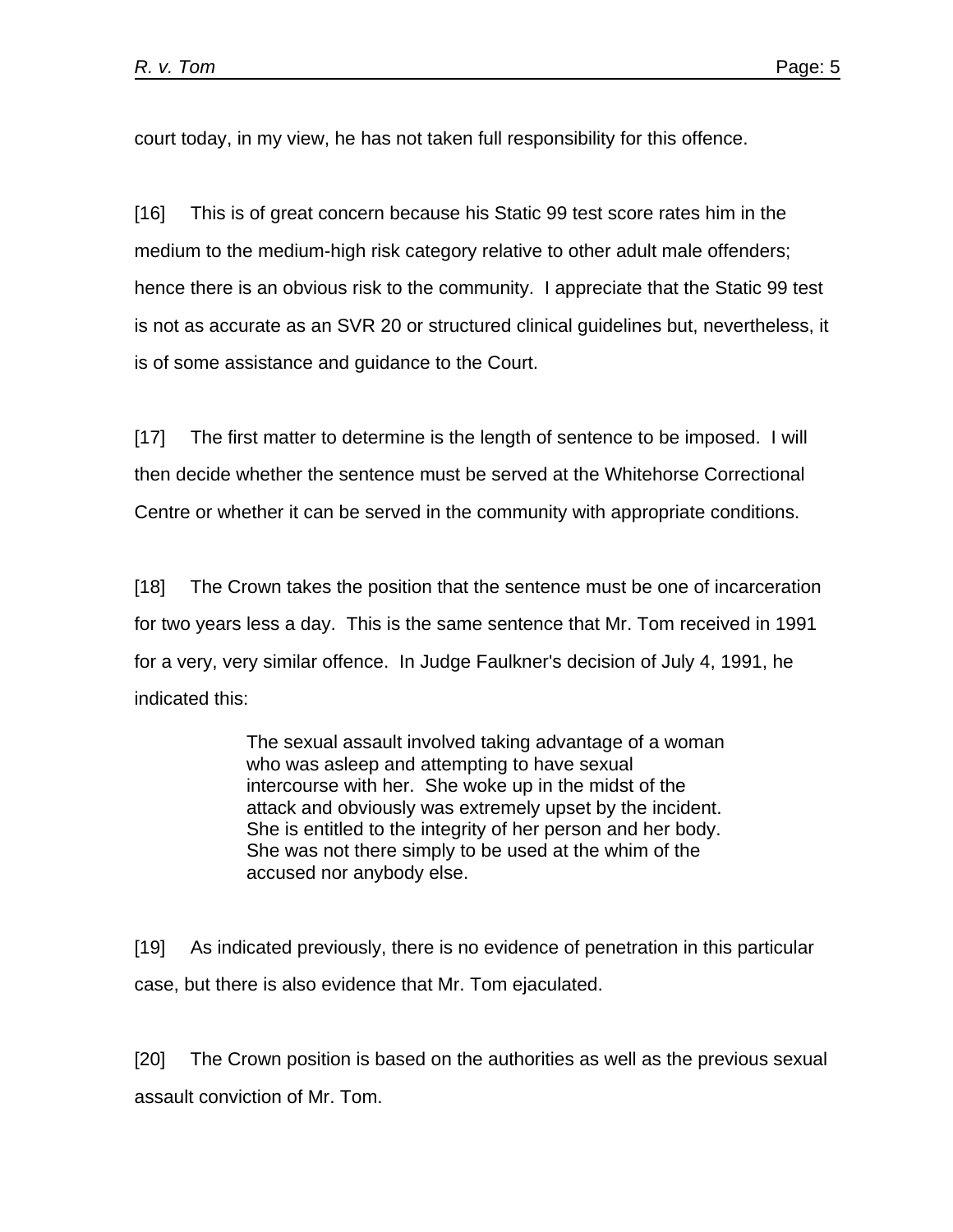[21] The defence position is that Mr. Tom should be given a conditional sentence to be served in the community. The length of sentence submitted by the defence is 12 months based on the lack of penetration and the case authorities which range from sometimes less than one year to two years, depending upon the factual circumstances.

[22] The defence submits, and I agree, that penetration is often a major factor in increasing the sentence.

[23] In sexual assault cases there is often a focus on whether penetration took place. Obviously, in this case, there is no evidence that penetration took place; there is simply the fact that Mr. Tom's semen was found on the complainant's underwear and her pants were at her feet when she became aware of his presence.

[24] However, I do not take the view that the lack of penetration somehow minimizes the offence of sexual assault. I note that E.J.M. went through the sexual assault medical examination and, for peace of mind, she was tested at the Sexually Transmitted Disease Clinic as well.

[25] I am also mindful of the fact that sexual assaults have their greatest impact at the emotional or psychological level, in the sense that a violation of this woman's personal integrity has taken place. It will clearly have an impact upon her for the rest of her life. Sexual assault obviously has a profound impact on a woman's health and well-being and particularly on this woman, as we heard her today.

[26] The fact that Mr. Tom has pled guilty must be taken into account. His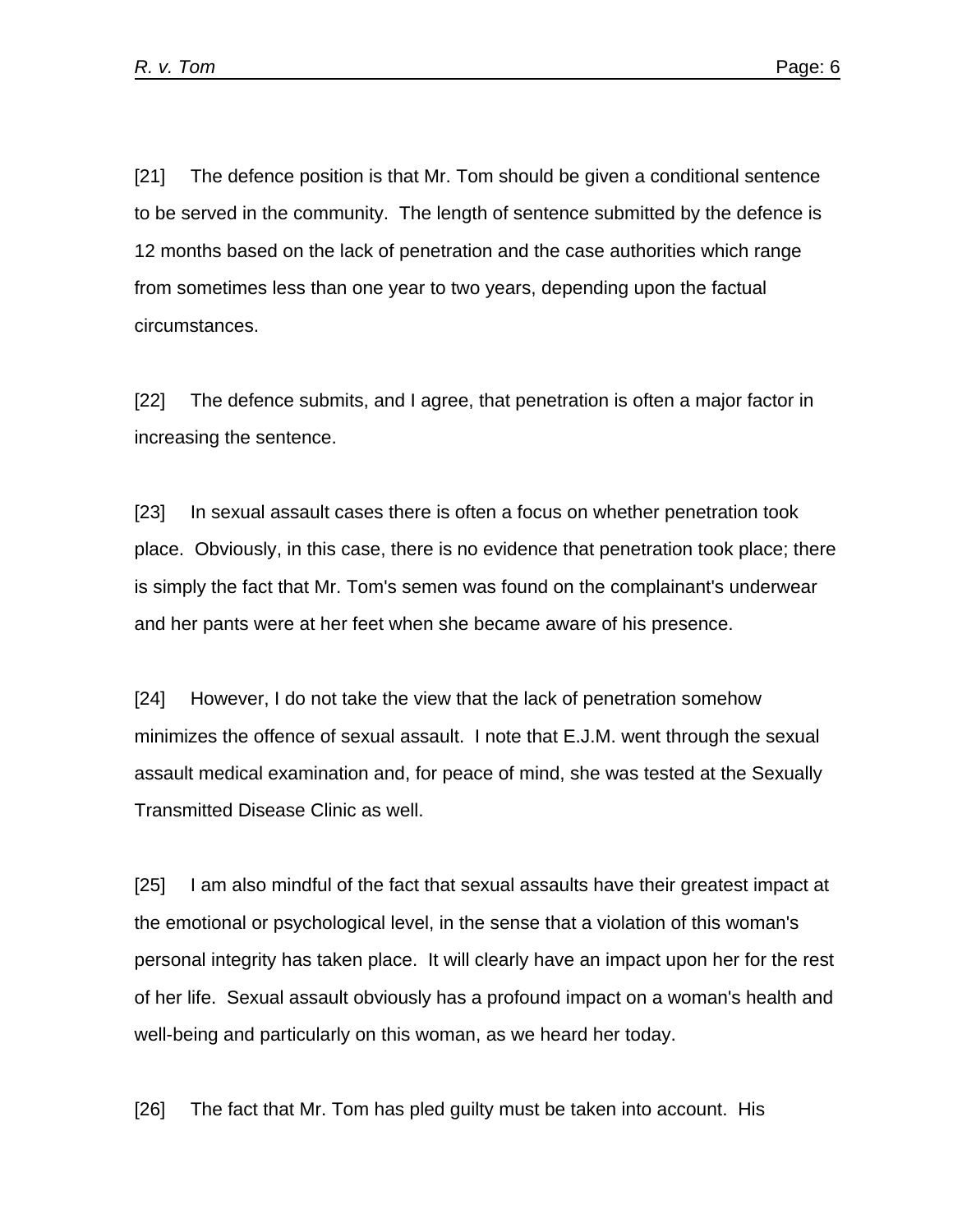admission of guilt has made a trial unnecessary and, indeed, made it unnecessary for E.J.M. to have to go through with a trial with an examination and cross-examination.

[27] Mr. Tom's apology, although at the last minute, cannot be ignored.

[28] The range of sentences for sexual assault of this nature is from, as I have indicated, somewhere around eight months to a maximum of two years less a day.

[29] Taking into account Mr. Tom's guilty plea as well as his previous sexual assault conviction, and considering the factors of denunciation and deterrence, I am of the view that 18 months incarceration is the appropriate length of sentence.

[30] I will now consider the appropriateness of a conditional sentence. Mr. Tom meets the condition that his sentence is less than two years, but the test also includes, for a conditional sentence, that the Court is satisfied that serving the sentence in the community would not endanger the safety of the community and would be consistent with the fundamental purpose and principles of sentencing as set out in s. 718 and s. 718.2 of the *Criminal Code*.

[31] There are two important factors that, in my view, weigh against a conditional sentence in this case. Mr. Tom has a previous sexual assault conviction that is very similar to this one. He was sentenced to two years less a day for that sentence, and although to his credit he took some educational upgrading he was, unfortunately, not motivated to take any treatment to deal with the alcohol and the behavioural problems that he obviously has. Thus, he is what I call an untreated sexual offender whose risk to reoffend is moderate to high. I am of the view that because of that he remains a danger to the safety of the community.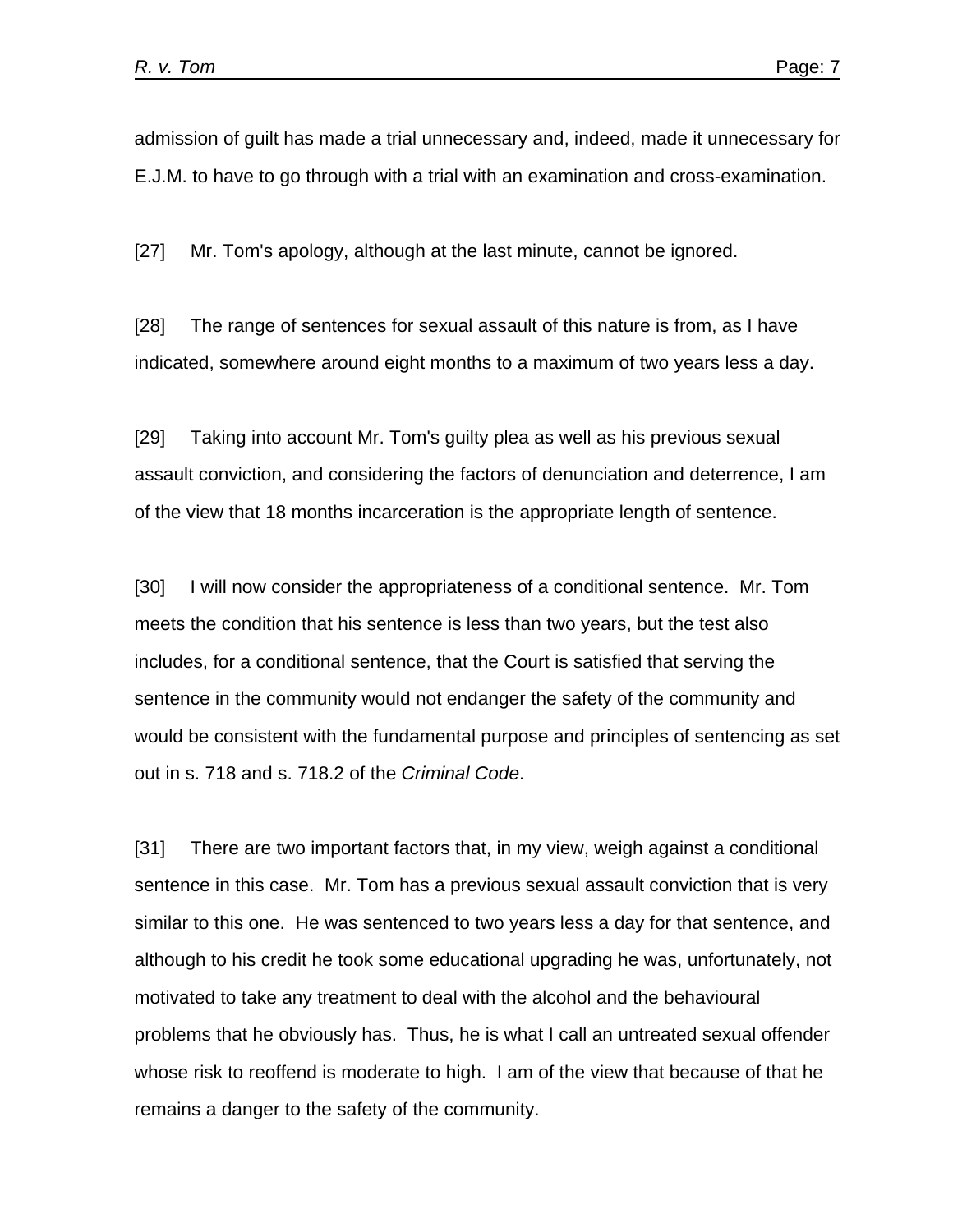[32] I am also of the view that the principle of denunciation and deterrence would not be met with a conditional sentence. I am mindful of the fact that it is well known that the reported sexual assaults in the Yukon Territory, beginning in the year 2000 and up to this date, are four times the national average, and that is a very significant factor and one of the reasons for my view that the denunciation and deterrence would not be satisfied with a conditional sentence.

[33] I appreciate, though, Mr. Tom, that you have apologized to E.J.M. because that will help her in her healing process. However, without a plan and steps to be taken, that was arranged before today, in terms of taking treatment, I am not satisfied that a conditional sentence is appropriate.

[34] I am well aware of Mr. Tom's aboriginal ancestry and the requirement to reconsider all sanctions other than imprisonment. However, for the reasons above, I sentence you to 18 months incarceration at the Whitehorse Correctional Centre.

[35] The treatment programs, and I am referring now to the Sexual Offender Treatment Program, and alcohol programs, are available to you in that Centre, and I encourage both the Centre to make them available and you to take those treatment programs.

[36] I am also sentencing you to two years probation following your release from the Whitehorse Correctional Centre.

[37] The statutory terms of the probation order are:

a) That you are to keep the peace and be of good behaviour and appear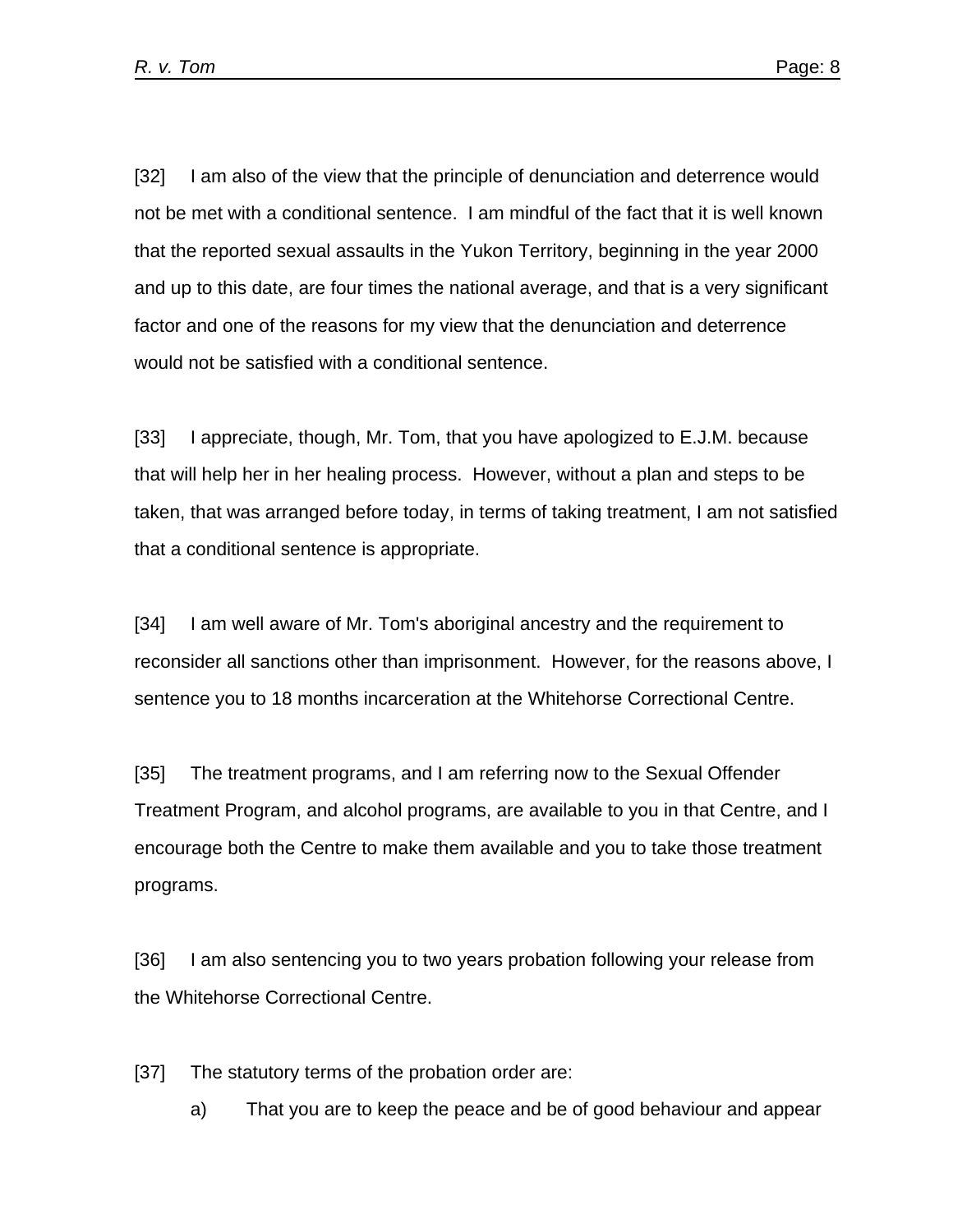before the Court when required to do so by the Court.

- b) That you are to notify your probation officer in advance of any change of name or address and promptly notify the probation officer of any change of employment or occupation.
- c) That you are to report to a probation officer immediately upon your release and thereafter as and when directed
- d) That you are to reside in a residence as directed by the risk management team/probation officer.
- e) That you are to abstain absolutely from the possession, purchase and consumption of alcohol and non-prescription drugs and you are to submit to a breathalyzer or urinalysis upon demand of any peace officer, probation officer or the risk management team who has reason to believe that you have failed to comply with this condition.
- f) That you are to abide by a curfew between the hours of 10:00 p.m. and 7:00 a.m. unless with the written permission of the risk management team or your probation officer.
- g) That you are not to attend any licensed bars, taverns or residences where alcohol and non-prescription drugs are being consumed.
- h) That you are to have no contact, directly or indirectly, with E.J.M., unless an arrangement is made through the risk management team and your probation officer, which would be with the consent of Ms. E.J.M., for the purpose of further healing.
- i) That you are to attend and participate in such assessment, counselling and treatment as directed by the risk management team, including but not limited to sex offender treatment and alcohol and drug treatment.
- j) That you are to attend for any other such assessments, counselling, and treatment as might be directed by the probation officer.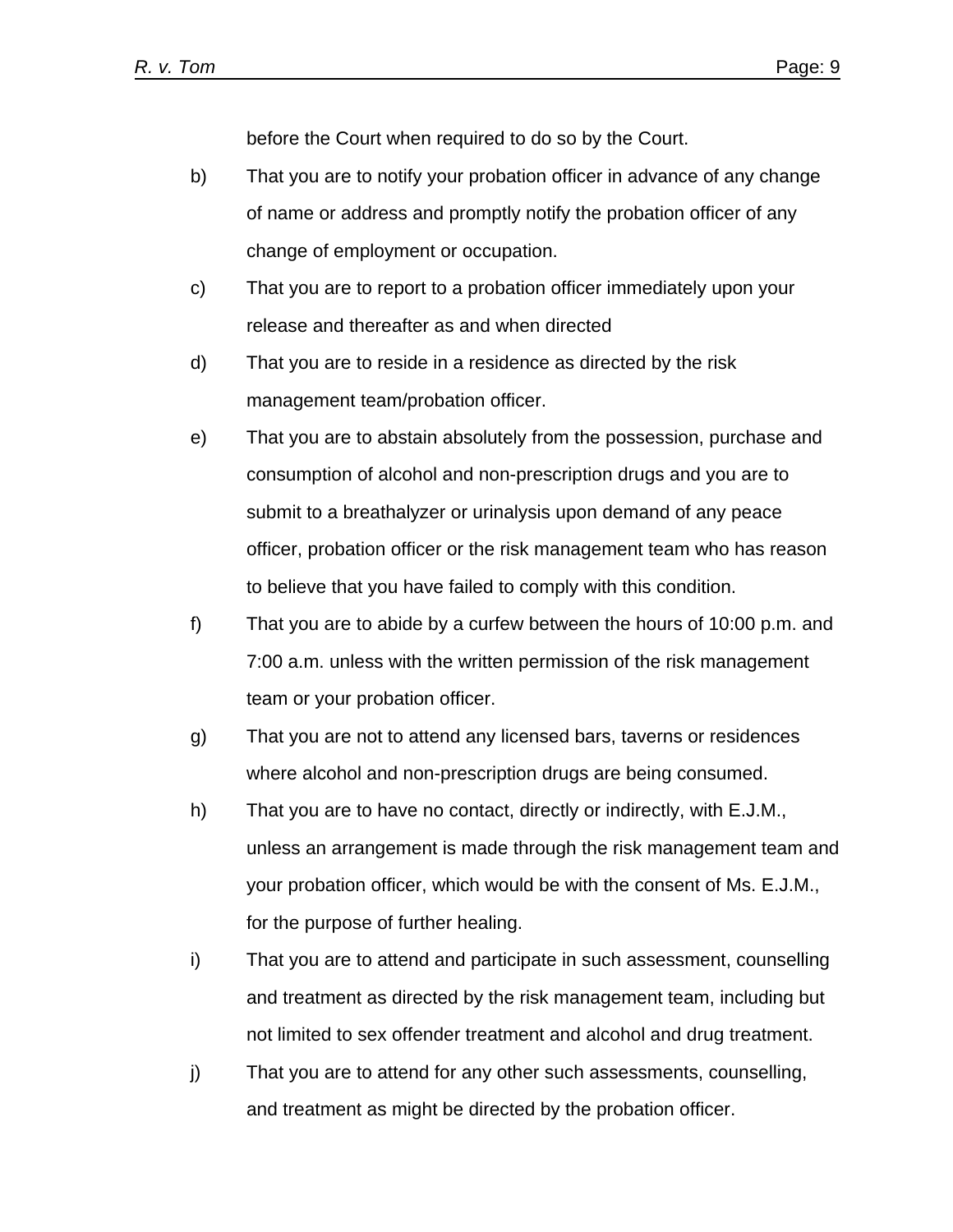|        | [38] Are there any other terms or conditions that should dealt with? |                                                                                                                                   |
|--------|----------------------------------------------------------------------|-----------------------------------------------------------------------------------------------------------------------------------|
| [39]   | MR. GOUAILLIER:                                                      | Nothing that comes to mind.                                                                                                       |
| [40]   | THE COURT:                                                           | Thank you.                                                                                                                        |
|        | [41] I do not have that DNA order, Mr. Gouaillier.                   |                                                                                                                                   |
| $[42]$ | MR. GOUAILLIER:                                                      | Yes. Is there some objection?                                                                                                     |
| [43]   | MR. COFFIN:                                                          | No, there is no objection.                                                                                                        |
| $[44]$ | THE COURT:                                                           | There are some changes required, but you<br>have agreed on the form. I will make the order and ask you to submit it to the Court. |
| [45]   | MR. GOUAILLIER:                                                      | Yes, that is what -- I will do it again.                                                                                          |
| $[46]$ | MR. COFFIN:                                                          | That's fine.                                                                                                                      |
| $[47]$ | THE COURT:                                                           | Thank you, Mr. Coffin.                                                                                                            |
| $[48]$ | MR. GOUAILLIER:                                                      | And I will submit a further draft for him.                                                                                        |
| $[49]$ | THE COURT:<br>the circumstances.                                     | The victim fine surcharge will be waived in                                                                                       |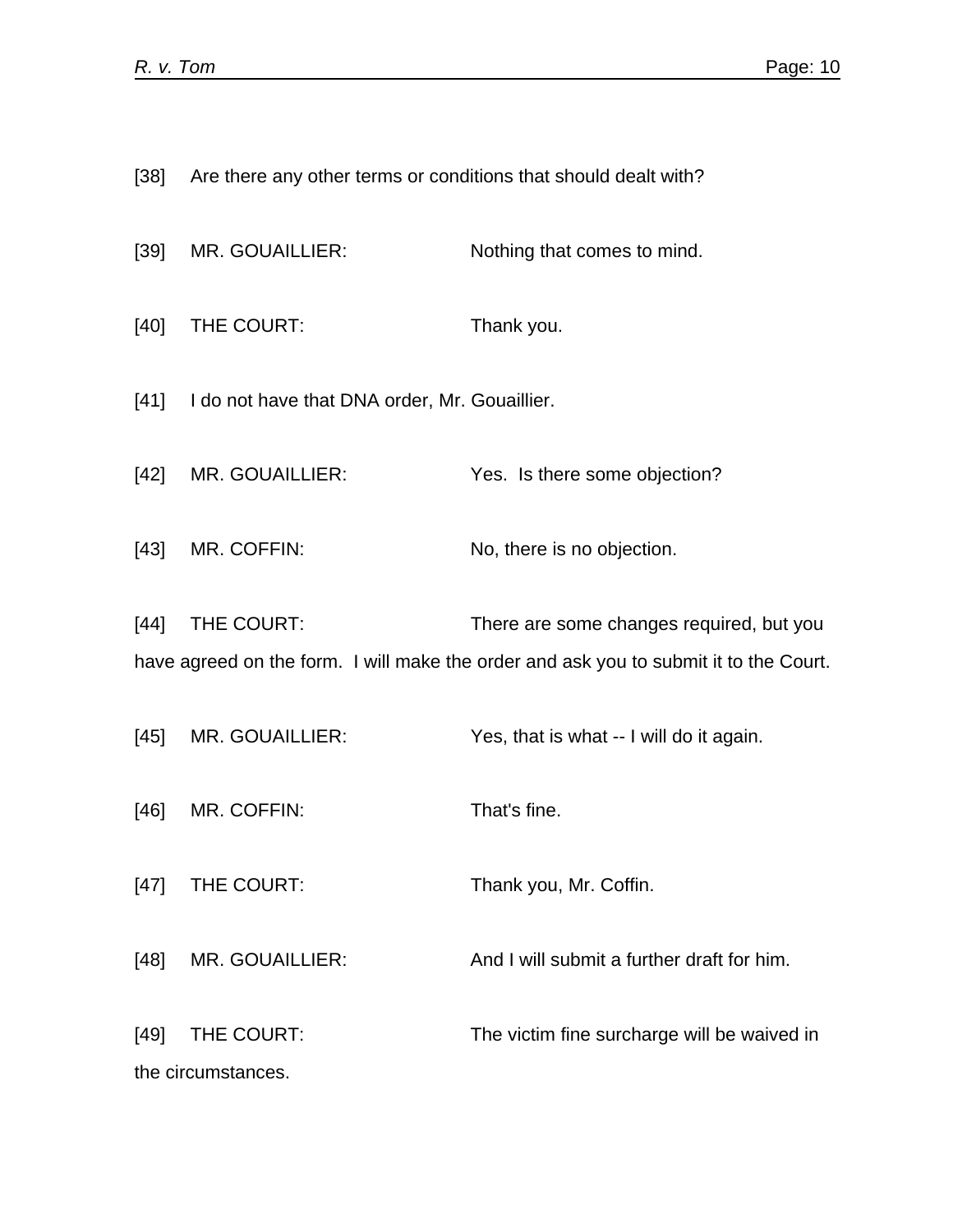[50] With respect to the firearms prohibition under s. 109, as I read that, Mr. Coffin, my inclination is that a sexual assault is an inherently violent offence. I am prepared, however, though, because it is a lifetime prohibition, I am prepared to consider further submissions on that at a later time, if either of you care to look at the law so that we can make the appropriate order.

[51] MR. COFFIN: Yes. Just in terms of the length, My Lord; in reviewing the *Criminal Code*, I note, in *Martin's,* the reference under this section:

> Where the Crown seeks the longer prohibition for a subsequent conviction, it must give notice as required...

| $[52]$       | THE COURT:      | And no notice has been given?                   |  |
|--------------|-----------------|-------------------------------------------------|--|
| $[53]$       | MR. COFFIN:     | No, no notice has been given.                   |  |
| $[54]$       | THE COURT:      | I am sorry, what section is that?               |  |
| $[55]$       | MR. COFFIN:     | It is under s. 109.                             |  |
| [56]         | THE COURT:      | Subsection?                                     |  |
| $[57]$       | MR. GOUAILLIER: | It is case law.                                 |  |
| $[58]$       | MR. COFFIN:     | It is not the section, it is the annotations to |  |
| the section. |                 |                                                 |  |
| [59]         | THE COURT:      | Oh, I see.                                      |  |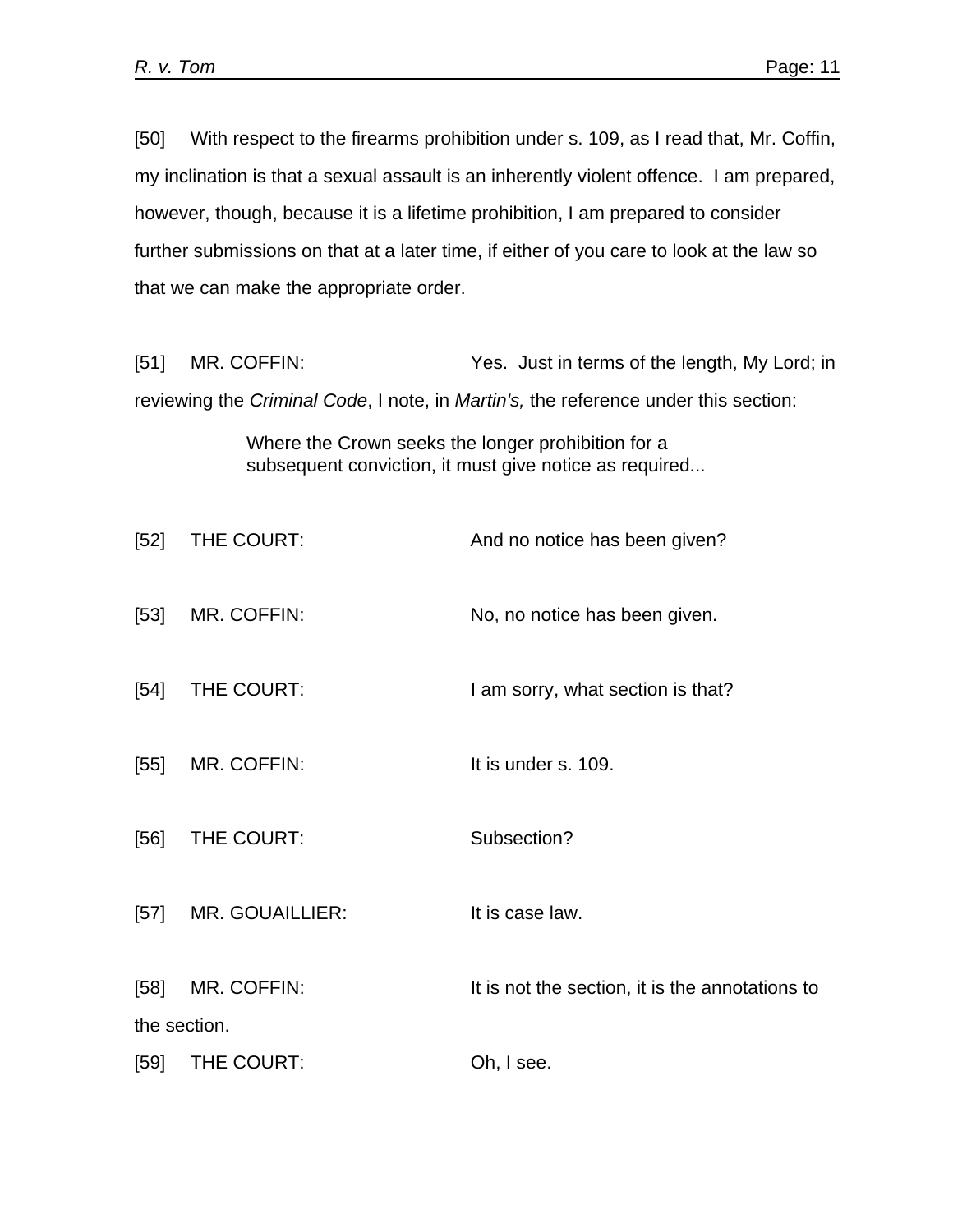| [60]                                                                                 | MR. COFFIN:                                                                     | It appears at page 203, My Lord.                  |  |  |
|--------------------------------------------------------------------------------------|---------------------------------------------------------------------------------|---------------------------------------------------|--|--|
| [61]                                                                                 | THE COURT:                                                                      | Yes.                                              |  |  |
| [62]                                                                                 | MR. COFFIN:                                                                     | It is the last cases cited above the              |  |  |
|                                                                                      | "Discretionary Prohibition" section.                                            |                                                   |  |  |
| [63]                                                                                 | THE COURT:                                                                      | Yes, I see. What Court of Appeal is that?         |  |  |
| [64]                                                                                 | MR. COFFIN:                                                                     | It is the Saskatchewan Court of Appeal and        |  |  |
| the Ontario Court of Appeal.                                                         |                                                                                 |                                                   |  |  |
| [65]                                                                                 | THE COURT:                                                                      | The Ontario Court of Appeal.                      |  |  |
| [66]                                                                                 | MR. COFFIN:                                                                     | Now, having said that, it would appear, even      |  |  |
| on a first offence, a lifetime prohibition is available, because the section reads:  |                                                                                 |                                                   |  |  |
|                                                                                      | (i)<br>ends not earlier than ten years after<br>(ii)                            | begins on the day on which the order is made, and |  |  |
| So we talk about them in terms of a ten-year order for a first offence, but it would |                                                                                 |                                                   |  |  |
| appear that it could be longer if the Court so desires.                              |                                                                                 |                                                   |  |  |
| [67]                                                                                 | THE COURT:                                                                      | That appears to be the correct interpretation.    |  |  |
| [68]                                                                                 | My question to you, though, Mr. Coffin, is I have given you my inclination with |                                                   |  |  |
| respect to sexual assaults being inherently violent.                                 |                                                                                 |                                                   |  |  |

[69] MR. COFFIN: Yes.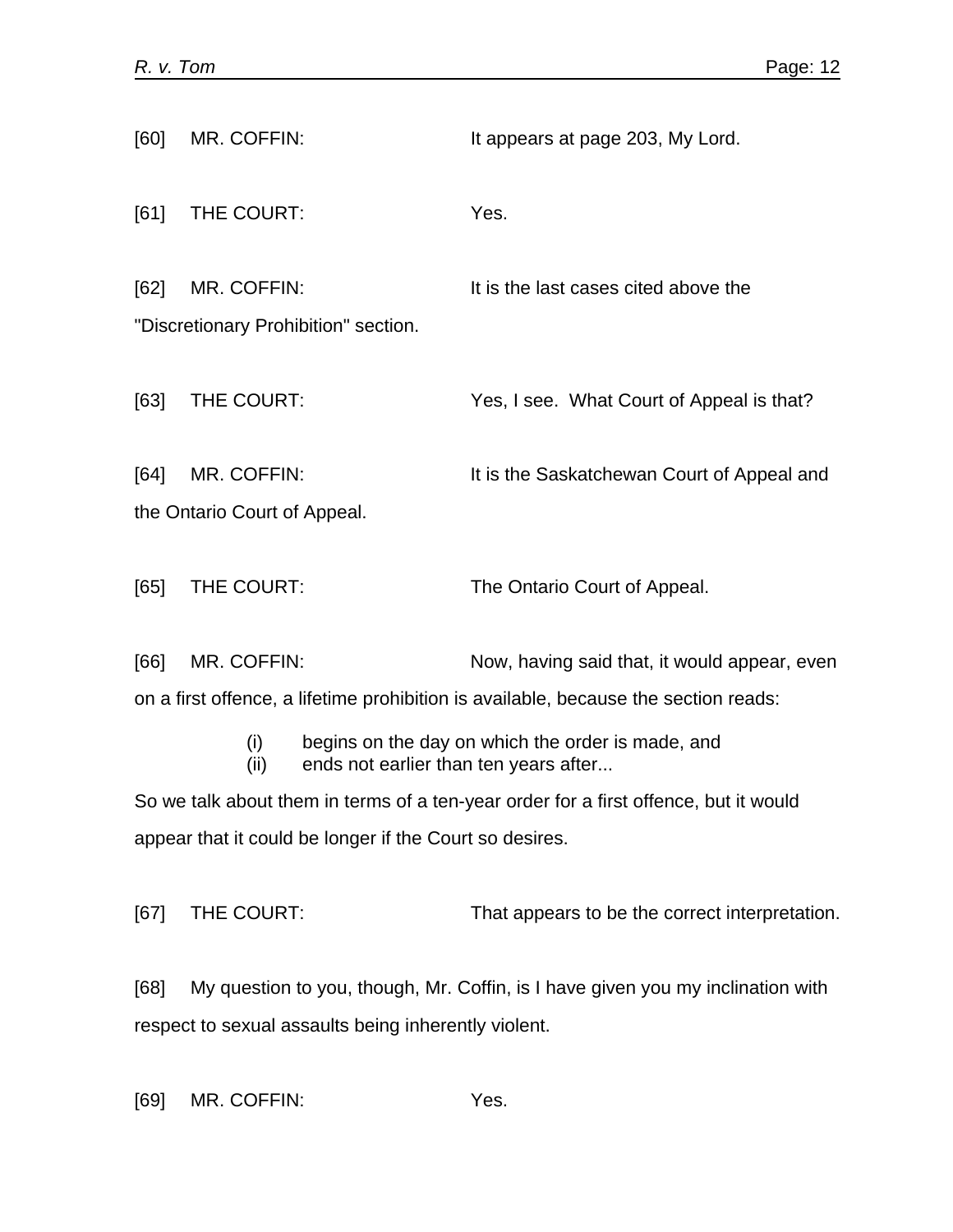[70] THE COURT: Which would apply s. 109(1)(a). Do you wish an opportunity to make further submissions on that?

[71] MR. COFFIN: I wouldn't mind the opportunity to do a little research on that issue, My Lord.

[72] THE COURT: I think it would be appropriate to do, because my inclination is quite clear, but if there is established case law that we have not had an opportunity to deal with because we are in the community of Carmacks, I am quite prepared to leave it to counsel to speak to that.

[73] Do you have a position on that?

[74] MR. GOUAILLIER: Well, the only concern My Lord, would be that you would become *functus* after today. I am not sure that, unlike a condition of the probation or something, the imposition of a firearm prohibition is something that can be deferred unless you adjourn sentencing, in which case --

[75] THE COURT: No, I am not prepared to do that.

[76] MR. GOUAILLIER: The only thing that I would add is, I believe, that your conclusion -- I don't recall seeing a case and, again, I did look at some cases but I have none to point to that stands for the proposition that sexual assault is not a violent offence. Also, as much as there are concerns as to the duration of the prohibition order and the fact that Mr. Tom at some point might be required to handle firearms for either sustenance or employment, there is always an option under s. 113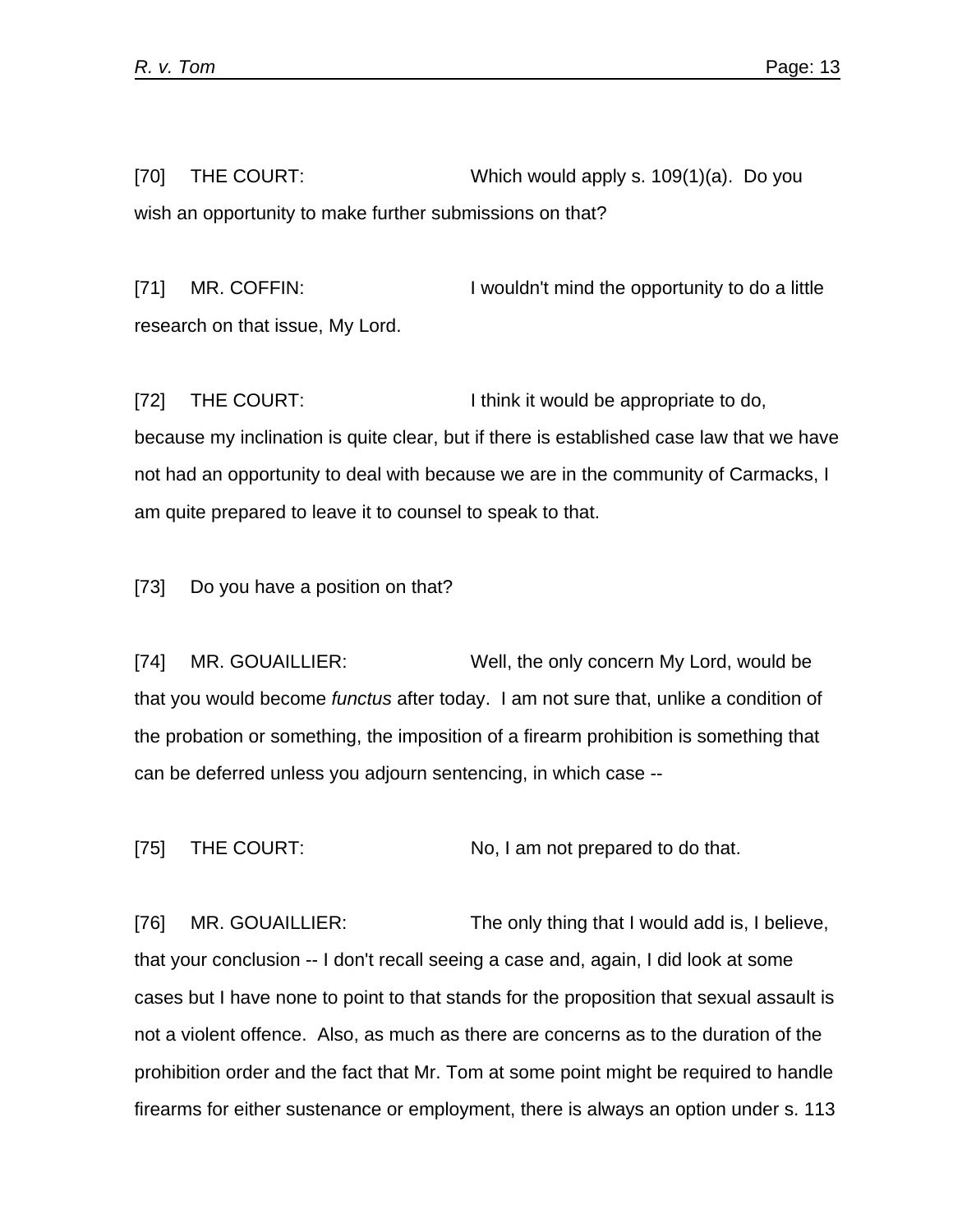for him to apply to have the prohibition lifted for those particular purposes.

[77] THE COURT: Just so that I understand your submission, you are suggesting that he does not come within s. 109 (1)(a)?

[78] MR. GOUAILLIER: No, he does. What I said is I don't remember case law saying that sexual assault is not a violent -- I don't know if there is such case law out there. My submission is that it is not an absolutely outlandish conclusion for the Court to make at this point.

[79] There is an obvious issue in delaying the judging on this.

[80] THE COURT: No, I appreciate that. Thank you for that.

[81] What I will do in the circumstances is, I am going to make an order under s. 109 because there has been no notice given to the defence of seeking the increased punishment under s. 109(3). I am going to order that there be a firearms prohibition.

[82] MR. GOUAILLIER: Yes, My Lord. I don't want to interrupt. My only concern with that particular point is that it is based on case law; it is not a requirement of the *Code*.

```
[83] THE COURT: I heard that.
[84] MR. GOUAILLIER: And the case law has not been so --
[85] THE COURT: Yes, I heard all that.
```